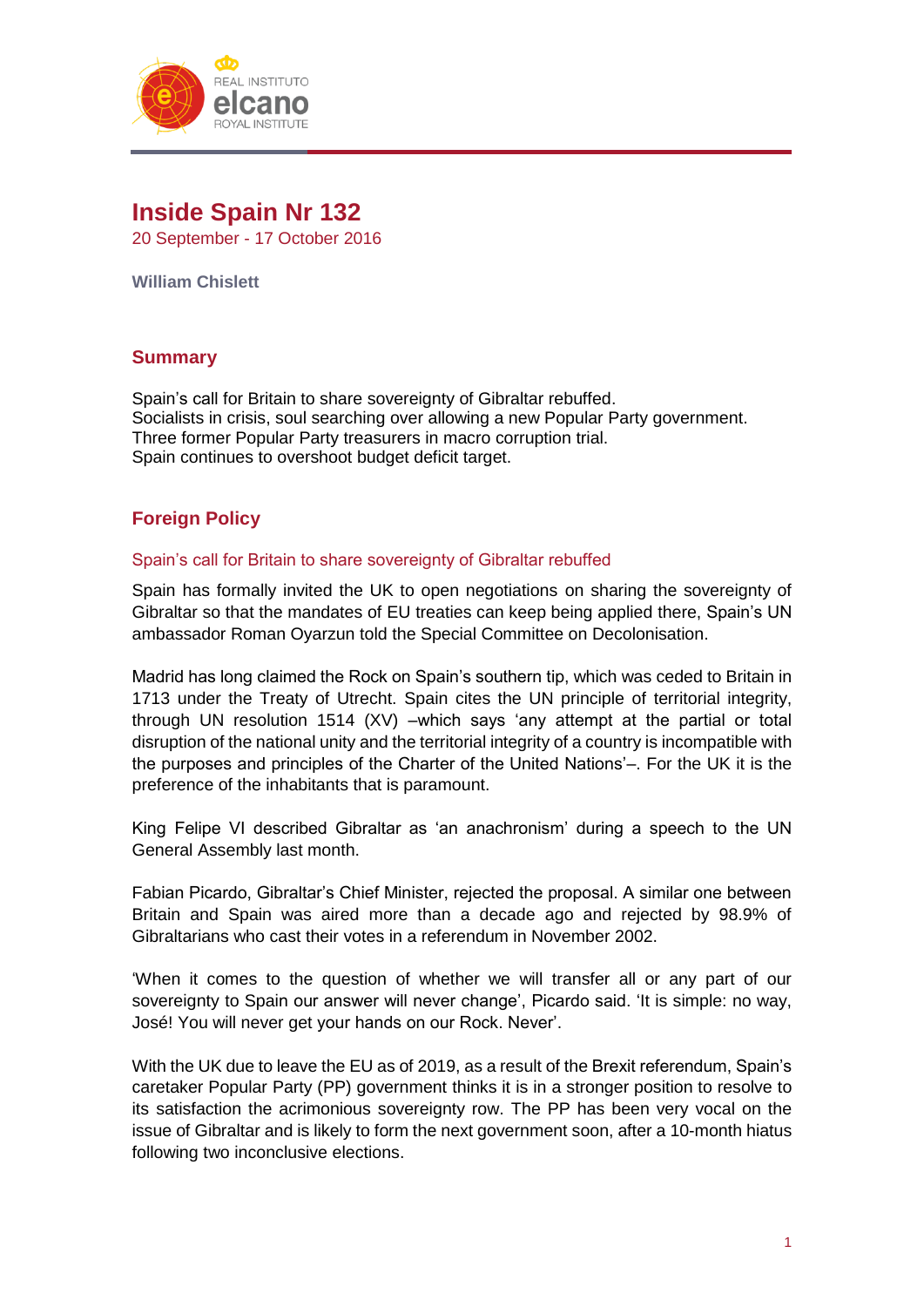Gibraltarians, unlike those in mainland Britian, voted overwhelmingly in favour of staying in the EU. Oyarzun said joint sovereignty 'would allow Gibraltar to remain in the EU'.

Under the proposal, Gibraltarians would be able to keep their British nationality and gain Spanish citizenship. London has made it clear it would not enter any negotiations with which Gibraltar was not happy. Madrid's position is that Gibraltar's decolonisation is a bilateral matter 'exclusively' for the UK and Spain.

With the UK out of the EU, the border between Spain and Gibraltar would become an external and not an internal EU frontier (which, as at present, has to be kept open under EU rules). As such, Spain could close it and a legal challenge by the UK/Gibraltar would be more difficult.

EU membership has provided Gibraltar with a framework of treaties and laws that give the territory a degree of security, stability and safety, while the Rock's tiny economy, based on financial services, online gaming and tourism (much of it from Spain's Costa del Sol), has boomed. Some 23,000 visitors and 7,000 workers (mainly Spaniards from Andalusia, one of the country's most depressed regions) cross the border daily. There is full employment, in contrast with Spain's jobless rate of 20%, and housing has become so expensive on the densely populated territory that living in Spain has become an increasingly attractive option. For international investors, Gibraltar sells itself as a 'gateway to Europe'.

The key issue for Gibraltar is free flowing movement across the border –more than single market access, as much business is conducted directly with the UK and that can continue–. But unless offices can get their workers across the border, and shops, restaurants and construction firms can get their goods reliably into Gibraltar, a lot of what goes on now will have to be reassessed. Morocco could hold the answer to many of these issues.

A sign of the tougher times facing Gibraltar is that the British diplomat Alison MacMillan, the former Deputy Governor of Gibraltar and then acting Governor, was due last month for a new posting but is staying as the link between the UK and Gibraltar on Brexit

# **Domestic Scene**

#### Socialists in crisis, soul searching over allowing a new Popular Party government

The ousting of Pedro Sánchez, the Socialists' leader, after a fierce power struggle, is expected to lead to that party allowing the conservative Popular Party (PP) to form a minority government after 10 months of deadlock and a fragmented parliament, following two inconclusive elections.

King Felipe will consult with party leaders on 24 and 25 October and if parliament does not vote in a new government by the end of the month there will be a third election during the Christmas period.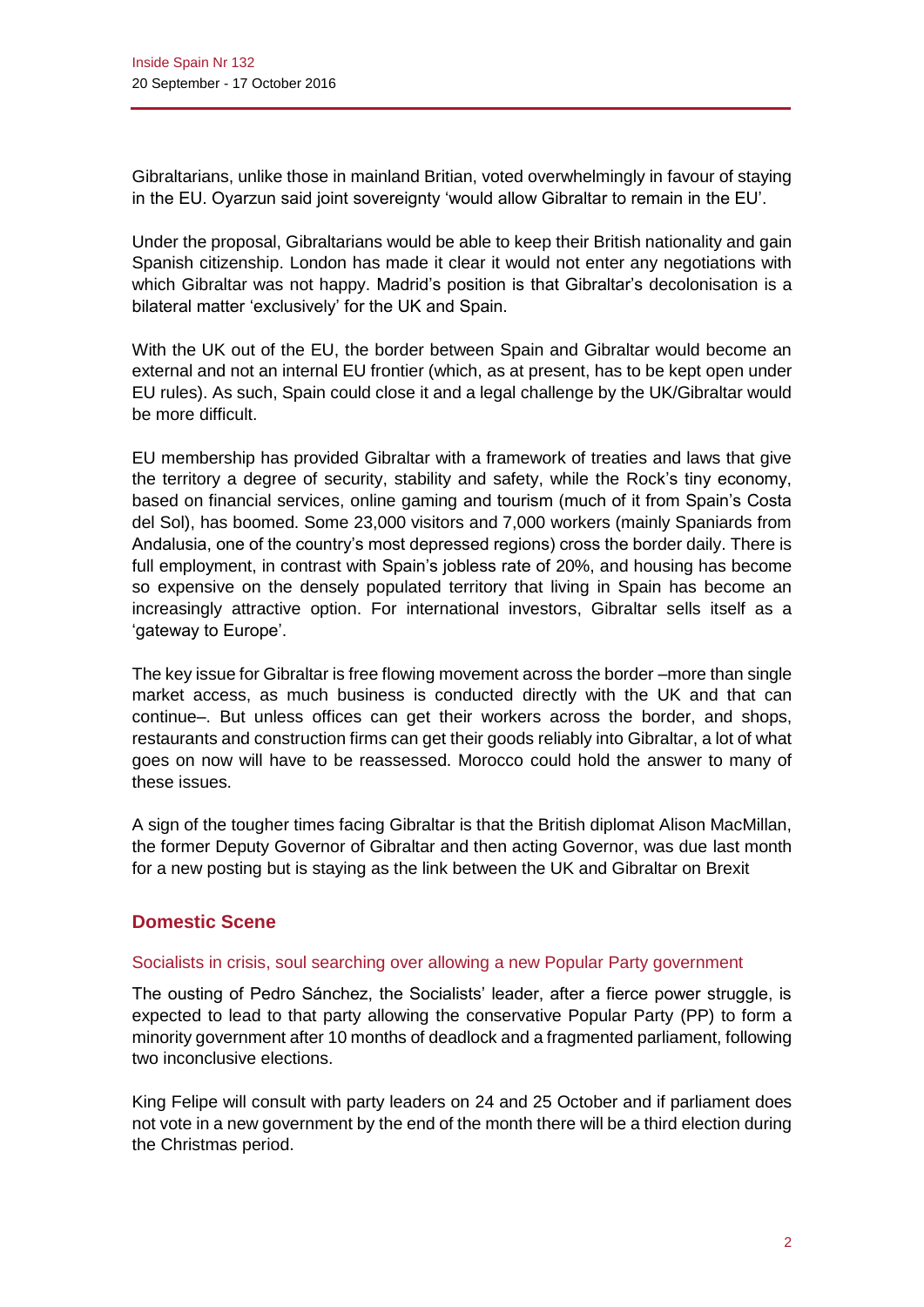The PP, with 137 of the 350 seats, has the support of the centrist Ciudadanos (32 seats), but needs a handful of 'yes' votes from other parties or abstentions to win the day. These would come from the Socialists or perhaps the Basque Nationalist Party (PNV, five seats) and a couple of Socialists MPs.

The trench warfare among the Socialists came to a head earlier this month when Pedro Sánchez lost the confidence of the 300-strong federal committee after a marathon meeting that lasted for 12 hours, which spilled over into the street outside the party's headquarters with rival factions insulting one another and the –unknown– Verónica Pérez, the chairman of the committee, shouting, 'At this moment the only authority that exists is the chairman of the federal committee is me, like it or not'. A local shopkeeper prepared a giant paella for the crowd of restless journalists.

The meeting followed Sánchez's call for a party primary and congress, in a bid to shore up his weakened position and head off his critics, poor results for the Socialists in regional elections in Galicia and the Basque Country (see Figures 1, 2 and 3) and an attack on him by Felipe González, a former Socialist Prime Minister between 1983 and 1996 and a generally respected figure. Gonzalez said he felt 'cheated' as Sánchez had told him after the June election that the party would abstain to enable a minority PP government to be formed.

|                                    |            | 2016 % of |            | 2012 % of |
|------------------------------------|------------|-----------|------------|-----------|
|                                    | 2016 seats | votes     | 2012 seats | votes     |
| <b>Basque Nationalist</b><br>Party | 28         | 37.6      | 27         | 34.6      |
| <b>EH Bildu</b>                    | 18         | 21.2      | 21         | 25.0      |
| <b>Elkarrekin Podemos</b>          | 11         | 14.8      |            |           |
| <b>Socialists</b>                  | 9          | 11.9      | 16         | 19.1      |
| Popular Party                      | 9          | 10.2      | 10         | 11.8      |
| Ciudadanos                         | 0          | 2.0       |            |           |
| <b>UPyD</b>                        |            |           | 1          | 1.9       |
|                                    |            |           |            |           |

## **Figure 1. Results of Basque elections, 2016 and 2012, seats and % of votes**

Source: Basque government.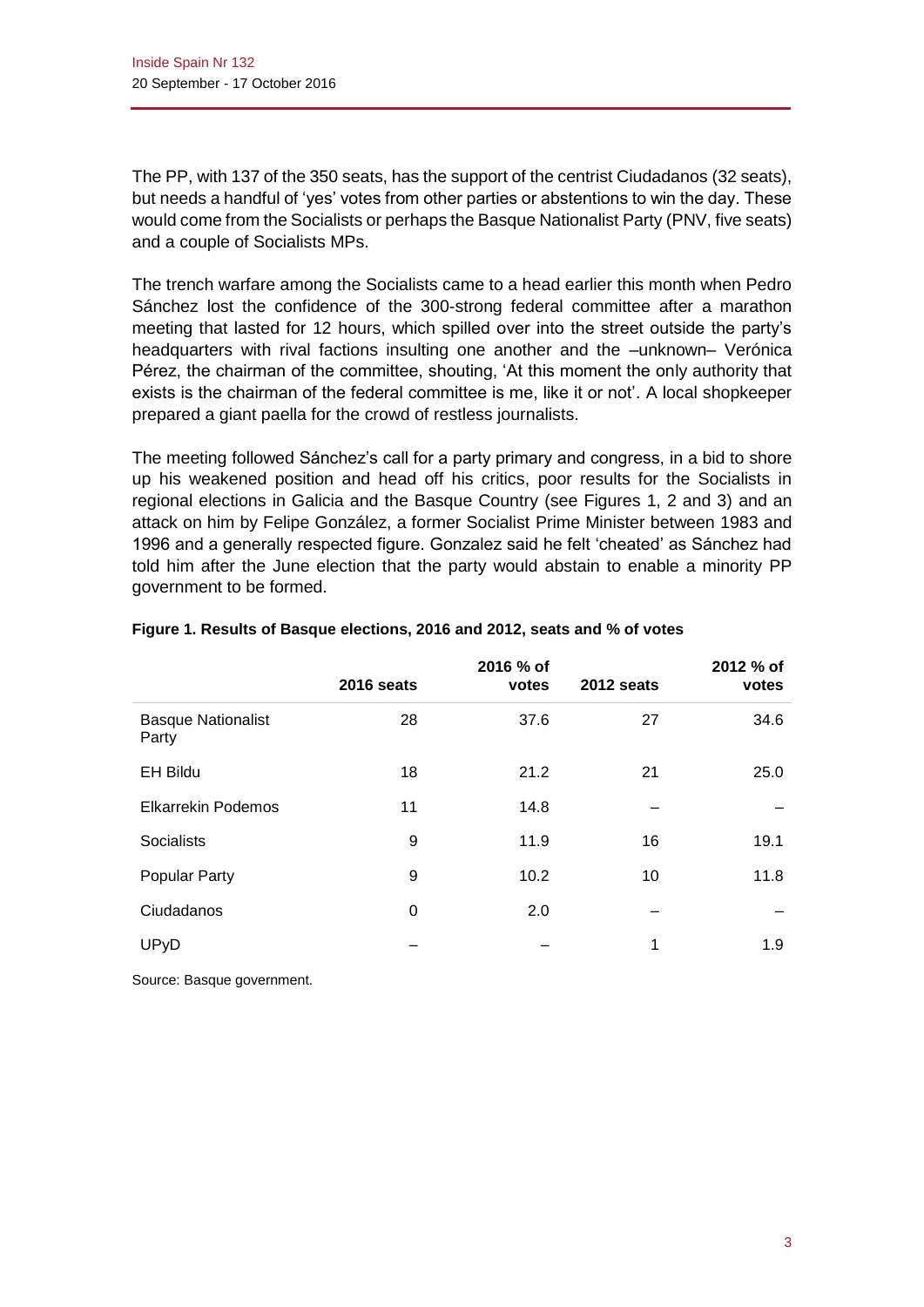|                   | 2016 seats | 2016 % of votes | 2012 seats | 2012 % of seats |
|-------------------|------------|-----------------|------------|-----------------|
| Popular Party     | 41         | 47.5            | 41         | 45.8            |
| En Marea          | 14         | 19.1            |            |                 |
| <b>Socialists</b> | 14         | 17.9            | 18         | 20.6            |
| <b>BNG-Nós</b>    | 6          | 8.4             | 7          | 10.1            |
| AGE (1)           |            |                 | 9          | 13.9            |

#### **Figure 2. Results of Galician elections, 2016 and 2012, seats and % of votes**

(1) Galician Left Alternative.

Source: Galician government.

#### **Figure 3. Results of Popular Party and Socialists in Basque and Galician elections, 2005- 16 (% of votes)**

|                              | 2005 | 2009 | 2012 | 2016 |
|------------------------------|------|------|------|------|
| PP Galicia                   | 45.0 | 46.6 | 45.8 | 47.5 |
| Socialists Galicia           | 33.1 | 31.0 | 20.6 | 17.9 |
| PP Basque Country            | 17.4 | 14.1 | 11.8 | 10.2 |
| Socialists Basque<br>Country | 22.7 | 30.7 | 19.1 | 11.9 |

Source: Basque and Galician governments.

In military jargon, González's outburst was the signal flare that sent Sánchez's critics over the top from their trenches. The charge was led by Susanna Díaz, the President of Andalusia, Sánchez's most powerful foe, who covets the job as the party's secretary general.

Sánchez boxed himself into a corner by repeatedly denying the PP support. His mantra of 'no means no' was resonant of Theresa May's 'Brexit means Brexit', except that there can be a hard or a soft Brexit but only one 'no'. Yet Sánchez never came up with a realistic alternative and had neither the electoral strength nor the political allies to form a government. His only alternative was a government with the far left Podemos, with whom there is no love lost, and MPs who are Catalan separatists, a cause the Socialists do not back. The Socialists agreed a pact with Ciudadanos after the December election for a minority government but this was blocked by Podemos.

Acting Prime Minister Mariano Rajoy, meanwhile, has been a master of what some call 'strategic patience', meaning that that he left it to the other political leaders to move and possibly burn themselves while he appeared to stand still and do nothing.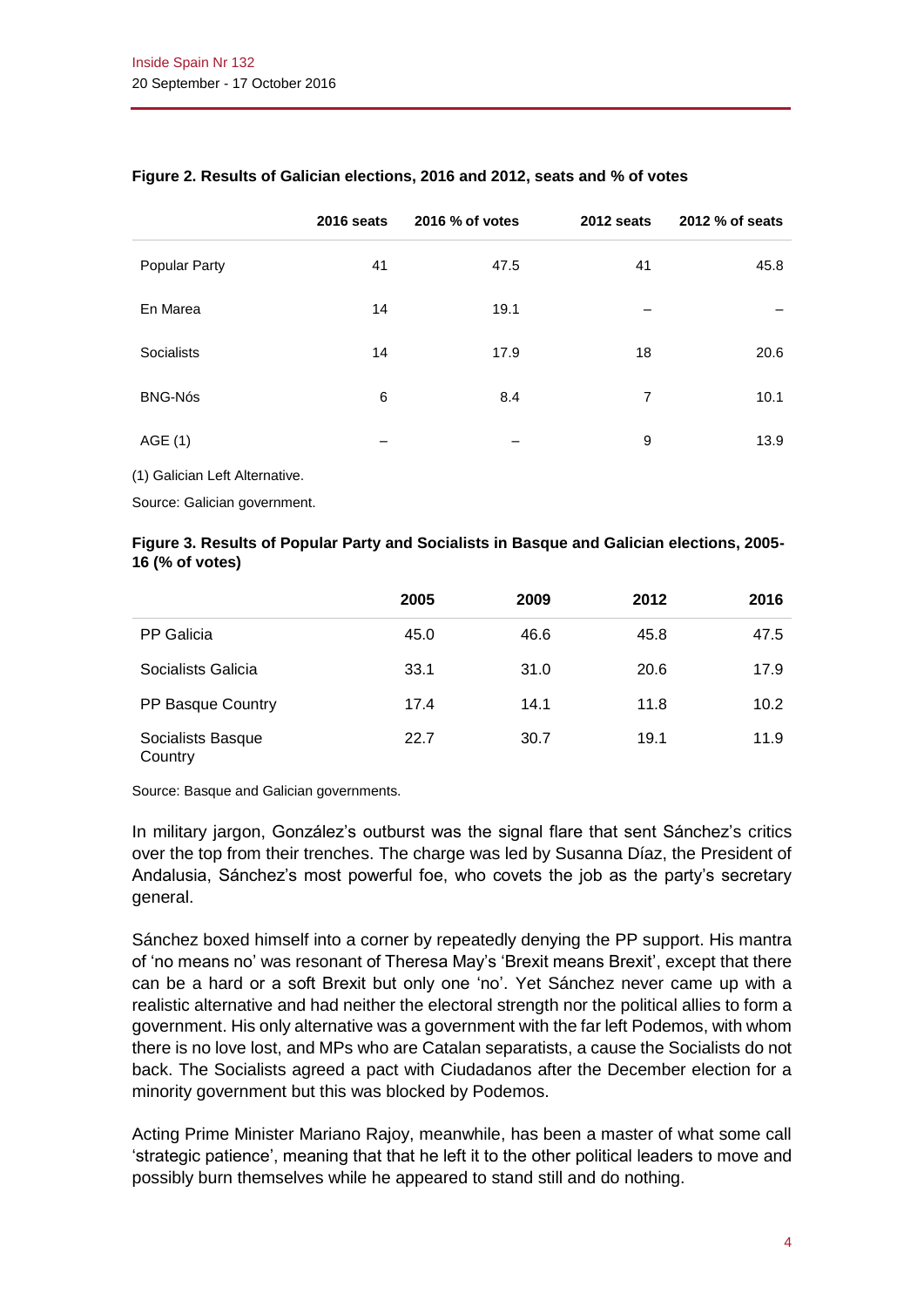The catchphrase of Javier Fernández, chairman of the Socialists' interim management group, is 'abstention does not mean support', which represents a significant shift. The Socialists have to decide what is the least bad option and whether they can extract a price for their support and soften the climb down.

The party membership want neither a new PP government nor third elections. They fear the PP would gain more seats and Podemos would overtake the Socialists and become the main party of the left, which would be a devastating blow for the party, although Podemos is also riven by divisions over its strategy.

These fears are borne out by the latest Metroscopia poll, which shows the PP's share of the vote rising to 38.6% if there is a third election, and the Socialists dropping to third place with 18.0% (see Figure 4). A majority of Socialists voters said the party should abstain.

|                   | 2011<br>election | 20 Dec.<br>2015<br>election | 7 Feb.<br>2016 | 3<br>Apr. | 26 June<br>election | 9 Sept. | 13 Oct. |
|-------------------|------------------|-----------------------------|----------------|-----------|---------------------|---------|---------|
| <b>PP</b>         | 44.6             | 28.7                        | 24.0           | 27.7      | 33.0                | 34.8    | 37.8    |
| <b>Socialists</b> | 28.8             | 22.0                        | 23.3           | 21.0      | 22.7                | 21.3    | 18.0    |
| Podemos           |                  | 20.7                        | 19.9           | 15.9      | 21.1(1)             | 21.1(1) | 22.1    |
| Ciudadanos        |                  | 13.9                        | 18.5           | 18.8      | 13.0                | 12.0    | 11.6    |

#### **Figure 4. Voter intention (% of valid votes)**

(1) Unidos Podemos.

Source: Metroscopia.

The Socialists' share of the vote in general elections dropped from 48% in 1982, when it swept to power and became the engine of Spain's modernisation, to almost 23% in June of this year (see Figure 5). Its problems and decline is similar to that of other European social democratic parties.

#### **Figure 5. The decline of the Socialists, 1982-June 2016 (% of total votes in general elections)**

|      | 1982 1986 1989 | 1993 1996 2000 2004 2008 2011 2015 2016           |  |  |  |  |
|------|----------------|---------------------------------------------------|--|--|--|--|
| 48.1 |                | 44.1 39.6 38.8 37.6 34.2 42.6 43.9 28.8 22.0 22.7 |  |  |  |  |

Source: Interior Ministry.

# Ex-Catalan Premier to go on trial for Catalan for independence referendum, successor calls another ballot

Artur Mas, the former Premier of Catalonia, will stand trial for holding a mock referendum in November 2014. The move followed on the heels of a promise by his successor,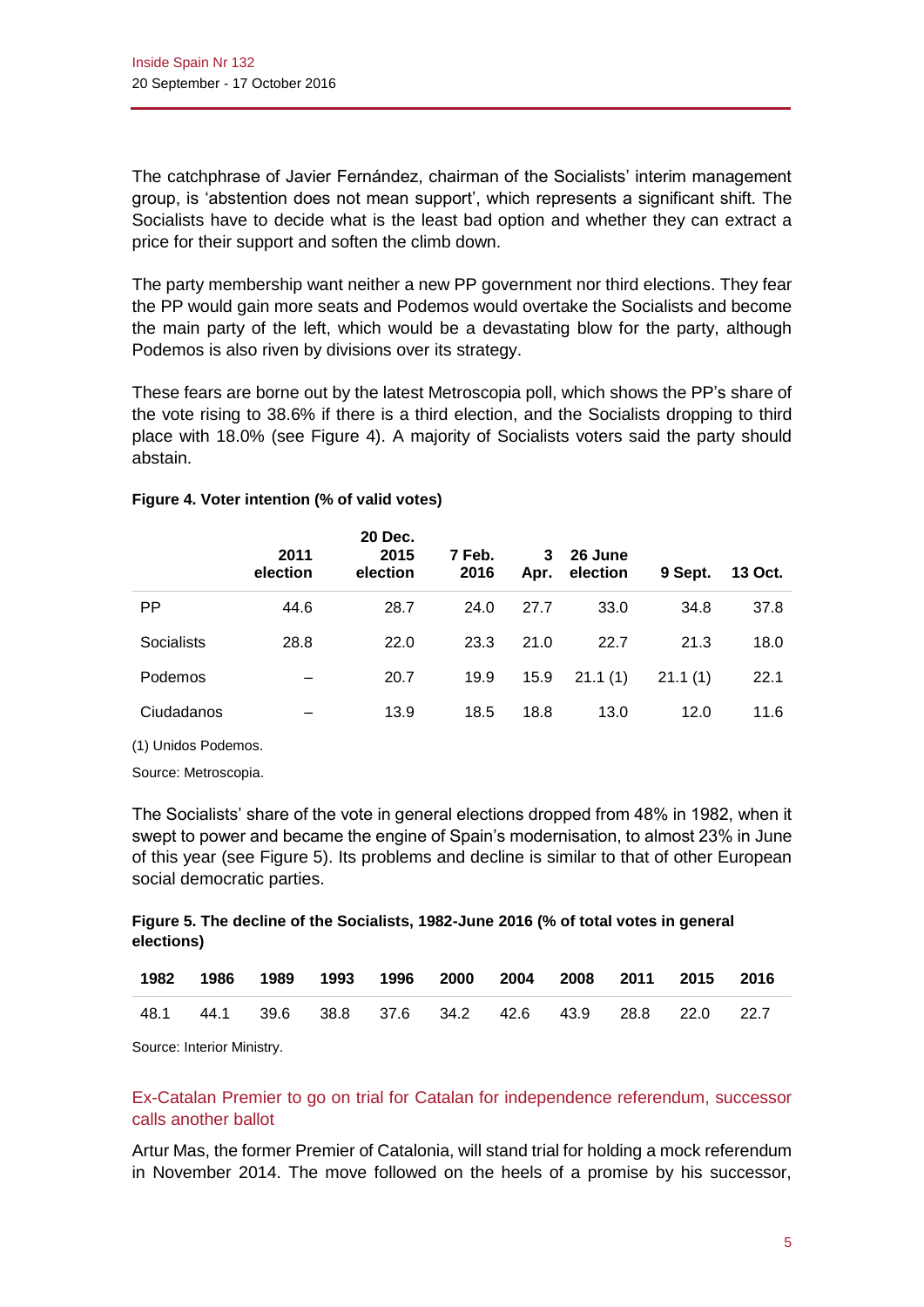Carles Puigdemont, to call another referendum next September that he would regard as binding.

Mas is accused of serious disobedience and malfeasance for authorising the non-binding ballot. If found guilty, he faces a 10-year ban on holding public office.

The Constitutional Court upheld the government's ban on the referendum.

Puigdemont hopes to win an agreement from Madrid for next year's referendum, which is most unlikely. If he does not, he has vowed to press ahead. 'If by July there has been no positive response, we will be prepared to climb the last step and call a referendum'.

A poll in July showed almost 48% of Catalans in favour of independence.

This referendum would culminate what the pro-independence camp calls a 'disconnection' with Spain. The ballot would be held under laws passed by the Catalan regional parliament (a majority of whose members are in favour of independence). Although these laws would be annulled by the Constitutional Court, the Catalan government would regard them as the only valid ones and would continue to apply them. As a result, for the secessionists, the ballot would be legally binding. At that stage, Catalonia would be close to a de facto independence. The next phase would be to control the tax system for the region, which is already decentralised (Barcelona collects and transfers part of the receipts to Madrid). The Catalan government could refuse to make any more transfers.

Under the Catalan government's roadmap, the regional parliament will have approved all of the laws needed for an independent state by the end of July.

## Three former Popular Party treasurers in macro corruption trial…

Spain's biggest corruption trial in years opened. Among the 37 people in the dock are three former treasurers of the ruling PP including Luis Bárcenas, accused of salting away €8 million in various Swiss bank accounts.

The so-called Gürtel kickbacks-for-contracts case is the first in a series of macro trials that will examine corruption during Spain's boom years that tainted not just the PP. Francisco Correa, the alleged ringleader, who handed out bribes in exchange for contracts between 1999 and 2005, faces up to 125 years if found guilty. He went by the nickname 'Don Vito', after the main character in the film The Godfather.

The scandal led to the resignation two years ago of Ana Mato, the Health Minister. Her former husband, Jesús Sepúlveda, one of the 37 defendants, is on trial for embezzlement, fraud and peddling influence while Mayor of Pozuelo de Alarcón.

The PP is also alleged to have benefited from illegally obtained funds, though it is not facing criminal charges.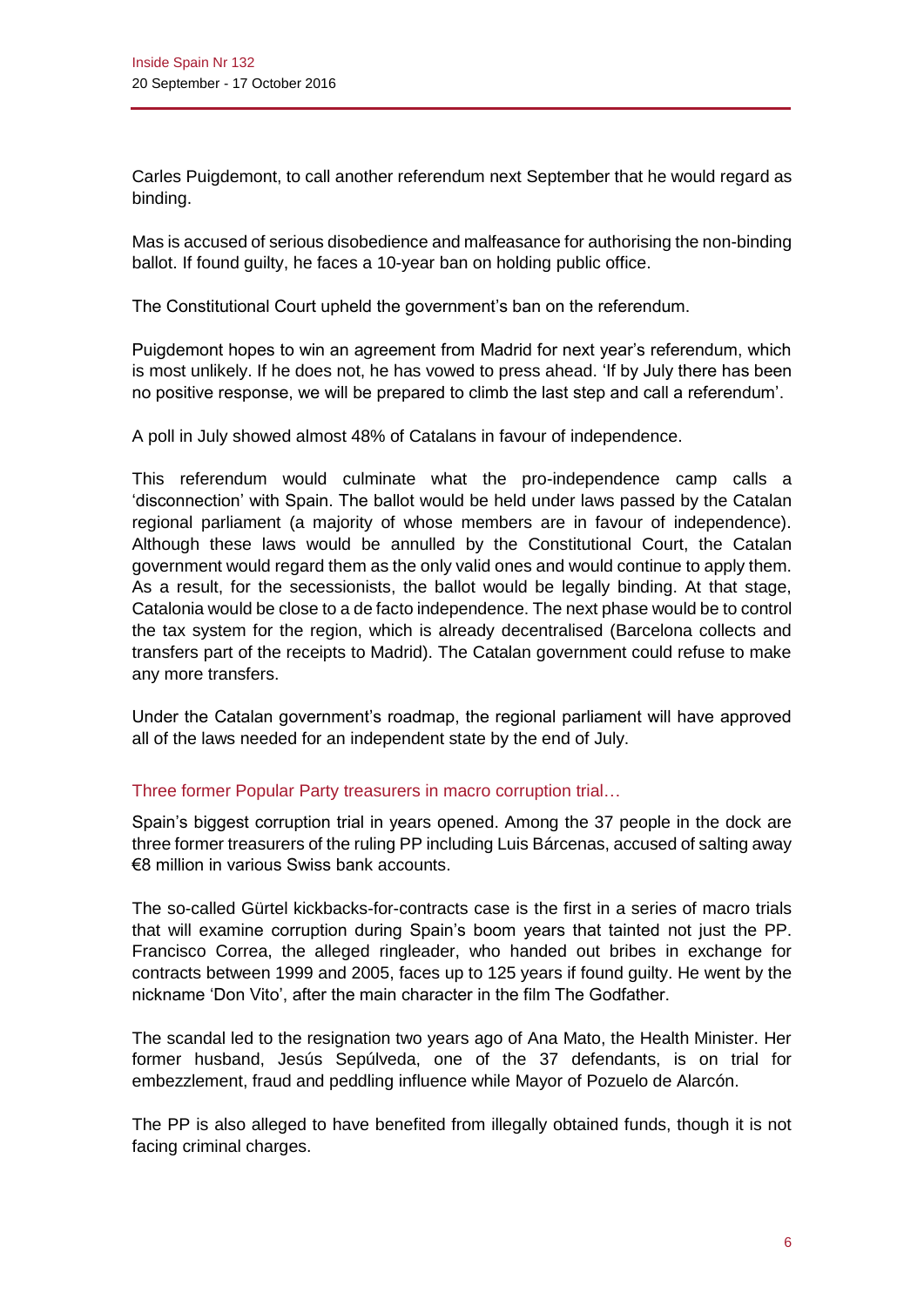## … Former IMF chief Rodrigo Rato in Bankia fraud trial

Rodrigo Rato, a former Managing Director of the IMF (2004-07) and before that the Popular Party's Economy Minister (1996-2004), and 64 other bankers went on trial in the court room next to the one for the Gürtel case for allegedly running up around €12 million on 'unofficial' company credit cards at Bankia that were used for purchases such as travel and fine clothes that had nothing to do with their duties.

Bankia, created out of the merger of seven struggling regional savings banks in December 2010, was rescued in 2012 at public expense after it was floated on the Spanish stock market. Rato, Chairman of Bankia, was forced to resign shortly before the bank was bailed out and partly nationalised.

Prosecutors are seeking four-and-a-half years in jail for Rato and six for Miguel Blesa, the former Chairman of Caja Madrid, the largest of the banks that was merged to create Bankia, Spain's fourth-largest bank. If found guilty, Rato could also face a €2.7 million fine, and Blesa a fine of  $\epsilon$ 9.3 million.

An opinion poll in September by the government-funded CIS ranked corruption as Spaniards' second biggest concern after unemployment.

# Council of Europe criticises politicisation of system for electing the judiciary governing body

The Council of Europe's Group of States against Corruption (Greco) hit out at the way the members of the General Council of the Judiciary (CGPJ), the governing body of the Spanish judiciary, are chosen.

The CGPJ's 20 members are appointed by parliament and the Senate on the basis of a simple majority (previously, before a controversial reform in 2013, by a three-fifths supermajority vote). As a result, they are still perceived as being largely beholden to the parties that appointed them.

In a hard-hitting *[report](http://www.coe.int/t/dghl/monitoreporting/greco%20()* published this month, Greco said the 'political authorities shall not be involved, at any stage, in the selection process of the judicial shift'. GRECO noted that while the appointment of the CGPJ is a constitutional matter, the Constitution does not specify the way in which members of the CGPJ are to be selected. 'It is crucial that the CGPJ is not only free, but also seen to be free from political influence'.

A recent survey conducted by the CGPJ among the profession presented some 'disquieting' figures: only 24% of the judiciary responded to the questionnaire distributed by the CGPJ (1,285 out of 5,390 judges) and 75% of the respondents considered that the CGPJ does not sufficiently protect the principle of judicial independence.

The 2015 EU Justice Scoreboard places Spain 25<sup>th</sup> out of 28 countries, and nor does it do well in the world ranking by the World Economic Forum (97<sup>th</sup> out of 144).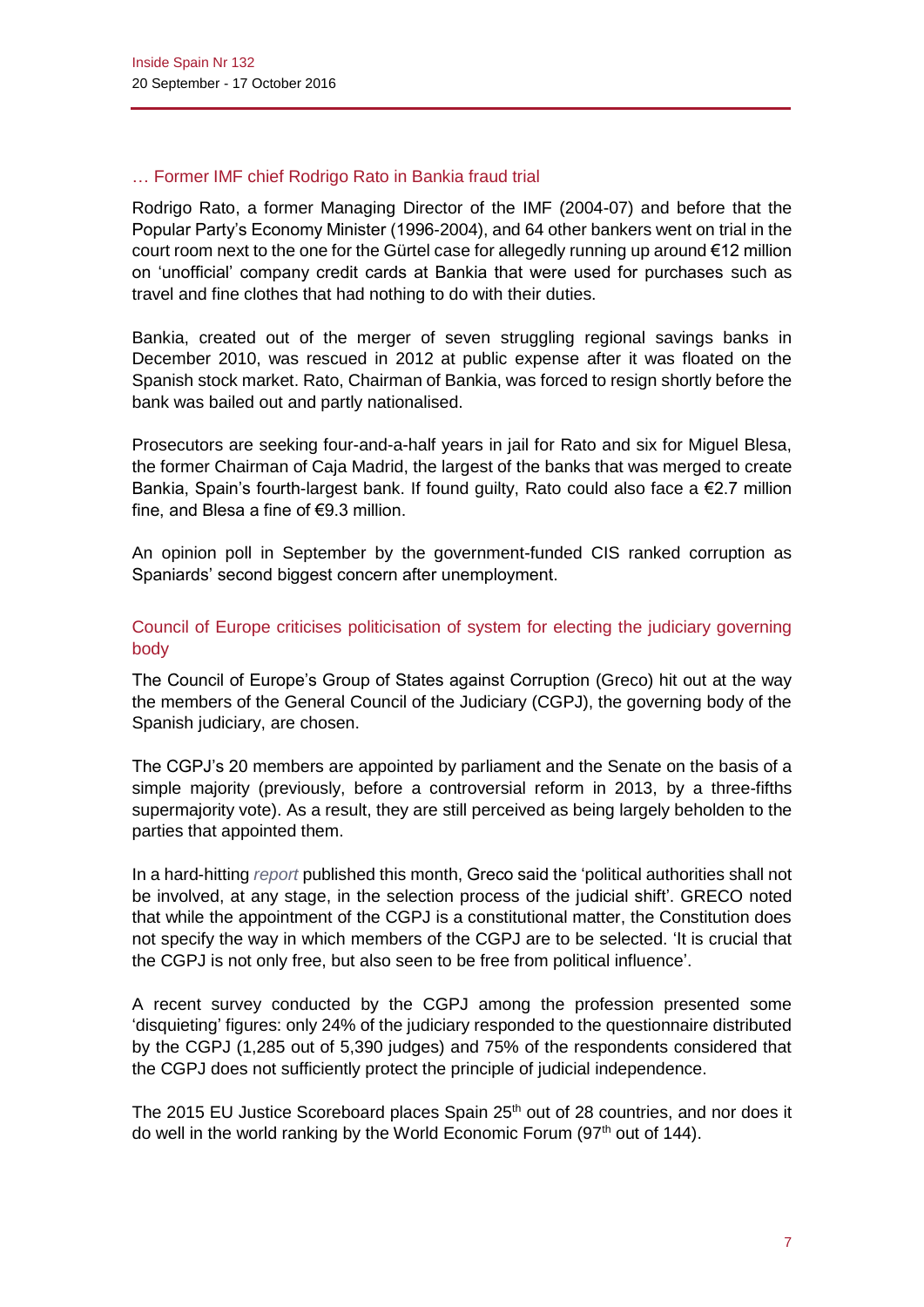In another survey*,* 67% of the respondents said the criteria of merit and competence are not observed in the appointment decisions made by the CGPJ regarding the higher ranks of the judiciary.

Greco said only five of the 11 proposed anti-corruption measures had been adopted since its last report, albeit partly. The six measures not implemented to Greco's satisfaction are:

- The Congress and the Senate adopt a code of conduct made easily accessible to the public.
- Appropriate measures be taken to ensure effective supervision and enforcement of the existing and yet-to-be established declaration requirements and other rules of conduct of members of parliament.
- Rules on how members of parliament engage with lobbyists and other third parties who seek to influence the legislative process should be introduced.
- Assess the legislative framework governing the CGPJ and of its effects on the real and perceived independence of this body from any undue influence, with a view to remedying any shortcomings identified.
- Objective criteria and evaluation requirements be laid down in law for the appointment of the higher ranks of the judiciary, in order to ensure that these appointments do not cast any doubt on the independence, impartiality and transparency of this process.
- Extend the limitation period for disciplinary procedures.

The five partly adopted measures are:

- Current disclosure requirements applicable to the members of both chambers of parliament be reviewed in order to increase the categories and the level of detail to be reported.
- A code of conduct for judges be adopted and made easily accessible to the public and that it be complemented by dedicated advisory services on conflicts of interest and other integrity-related matters.
- Reconsider the method of selection and the term of tenure of the prosecutor general, establish clear requirements and procedures in law to increase transparency of communication between the prosecutor general and the government, and explore further ways to provide greater autonomy in the management of the means of the prosecution services.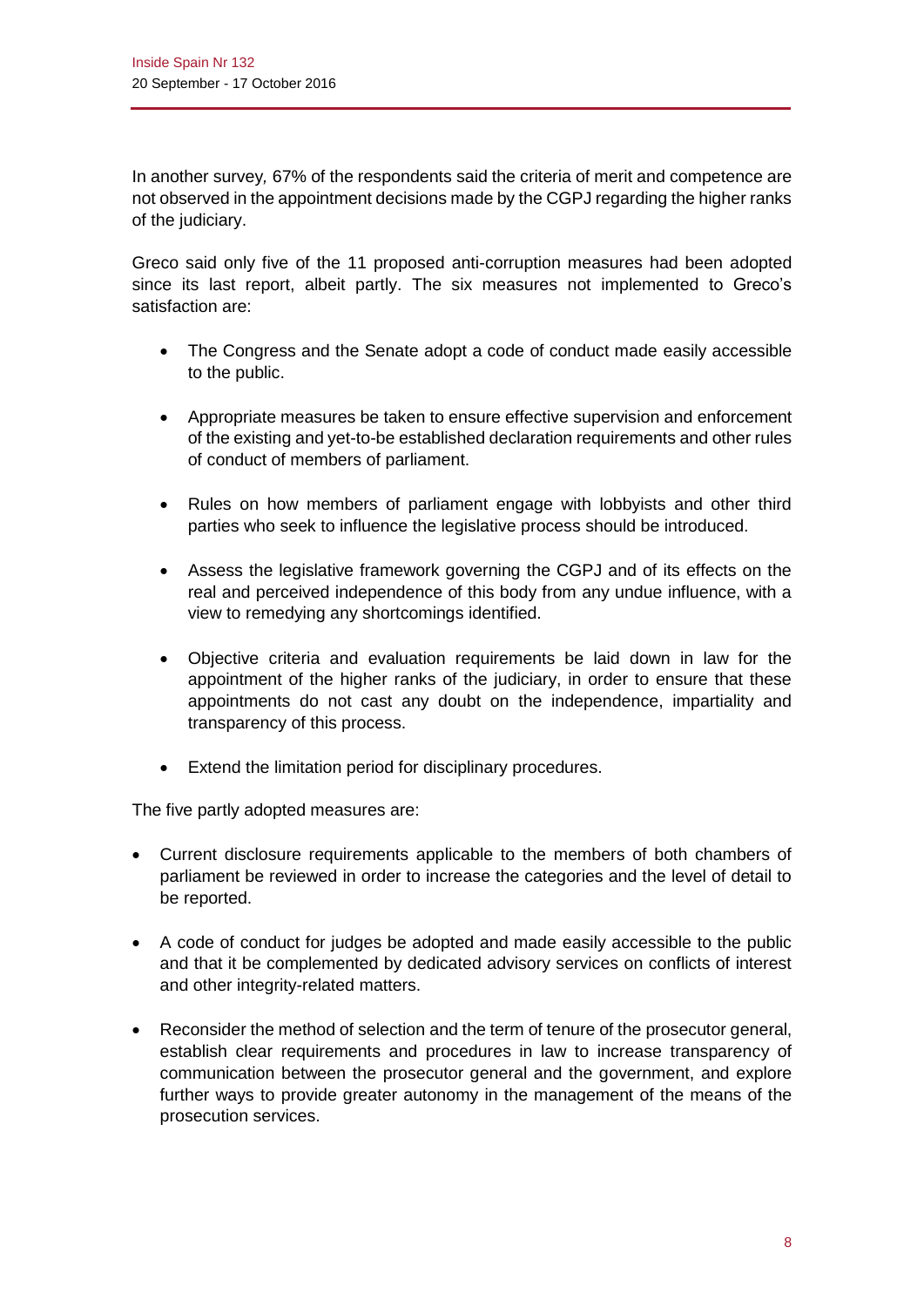- A code of conduct for prosecutors be adopted and made easily accessible to the public, and that it be complemented by dedicated guidance on conflicts of interest and other integrity-related matters.
- Develop a specific regulatory framework for disciplinary matters in the prosecution service, which is vested with appropriate guarantees of fairness and effectiveness and subject to independent and impartial review.

## Spain's image improving but still a lot of work to do

Elcano's latest annual study of Spain's image abroad contrasted with the reality on the ground (known as SIDIR) shows a further improvement in the perception of the country but a continued gap between the image (subjective) and data (objective).<sup>1</sup>

The most striking example of this is that Spain is ranked  $15<sup>th</sup>$  among 55 countries in terms of security in surveys conducted by the Country RepTrak, far from its  $9<sup>th</sup>$  position based on the number of murders per 100,000 inhabitants, a standard yardstick. Ten other areas are also out of sync with reality, including the country's attraction to hold international events, exports of audiovisual products and recognised company brands (see Figure 6). These are the areas where Spain's public and private sectors need to work harder to improve its image.

<sup>1</sup> The full report (only in Spanish), by Carmen González Enríquez and José Pablo Martínez Romera, is available at

[http://www.realinstitutoelcano.org/wps/portal/web/rielcano\\_es/contenido?WCM\\_GLOBAL\\_CON](http://www.realinstitutoelcano.org/wps/portal/web/rielcano_es/contenido?WCM_GLOBAL_CONTEXT=/elcano/elcano_es/gonzalezenriquez-martinezromera-sistema-indicadores-distancia-imagen-realidad-sidir-caso-espanol-3ed-2016) [TEXT=/elcano/elcano\\_es/gonzalezenriquez-martinezromera-sistema-indicadores-distancia](http://www.realinstitutoelcano.org/wps/portal/web/rielcano_es/contenido?WCM_GLOBAL_CONTEXT=/elcano/elcano_es/gonzalezenriquez-martinezromera-sistema-indicadores-distancia-imagen-realidad-sidir-caso-espanol-3ed-2016)[imagen-realidad-sidir-caso-espanol-3ed-2016.](http://www.realinstitutoelcano.org/wps/portal/web/rielcano_es/contenido?WCM_GLOBAL_CONTEXT=/elcano/elcano_es/gonzalezenriquez-martinezromera-sistema-indicadores-distancia-imagen-realidad-sidir-caso-espanol-3ed-2016)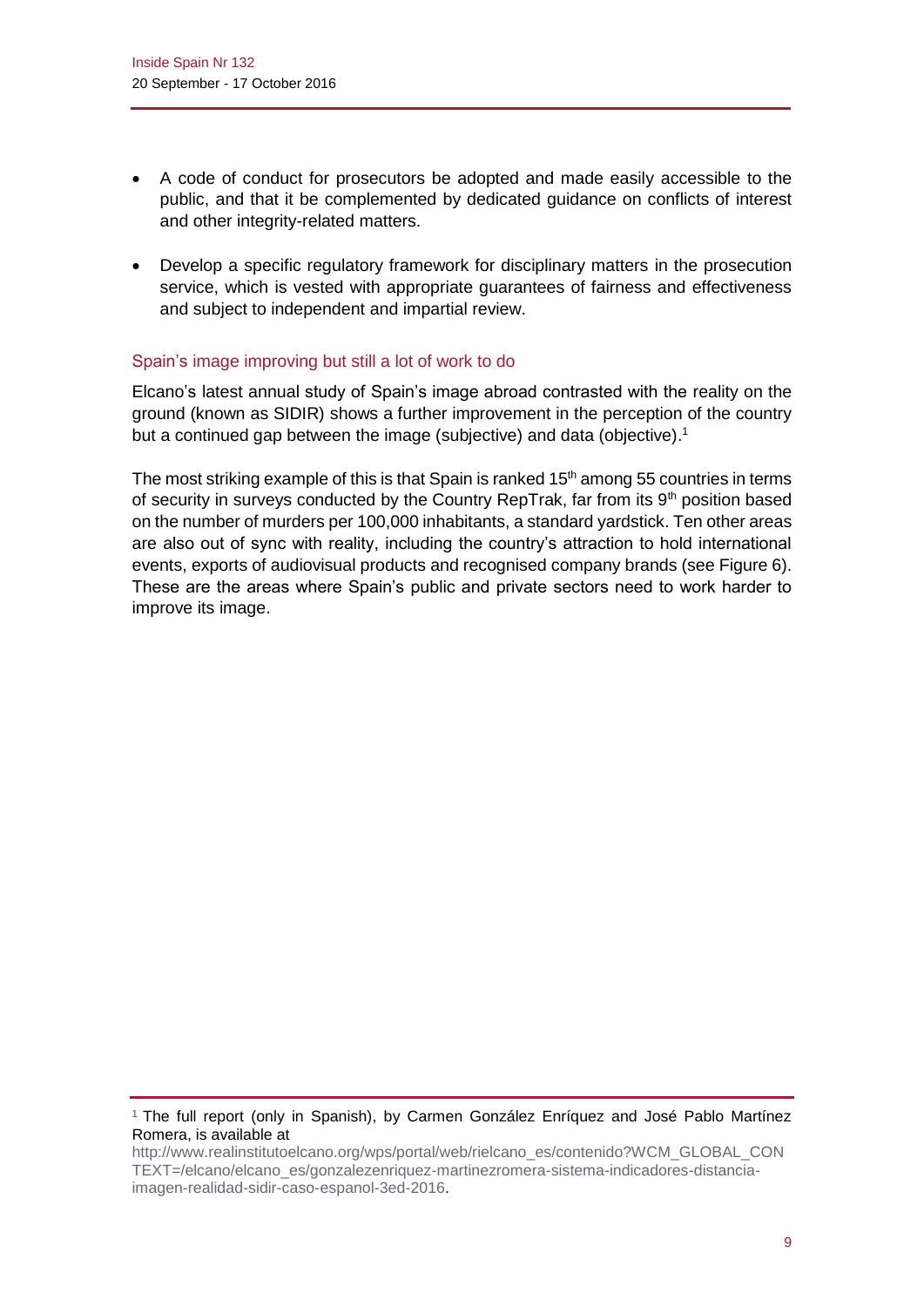

## **Figure 6. Difference between Spanish positions in rankings of objective indicators and its image in 27 analysed spheres (1)**

-18-16-14-12-10 -8 -6 -4 -2 0 2 4 6 8 10 12 14 16

(1) The spheres on the right of the central axis are those where the reality is better than the image and on the left the image is better than the reality. The difference is with the second SIDIR report.

Source: Real Instituto Elcano.

The report includes, for the first time, an analysis of the evolution of Spain's reality and that of its image. Six areas have improved more than the image of them including universities and technology and innovation (see Figure 7).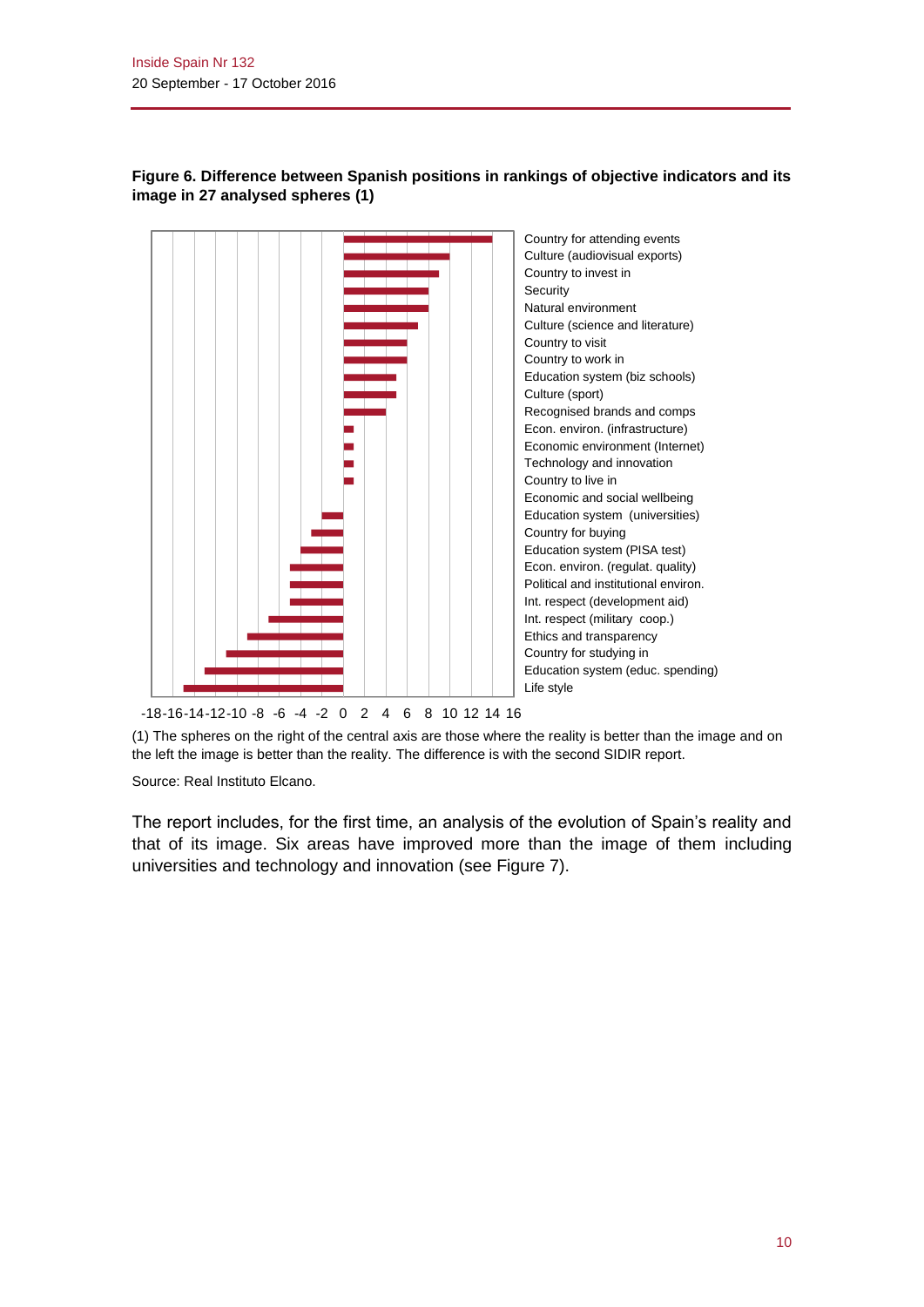

#### **Figure 7. Difference between the evolution of Spain's reality and that of its image (in percentage points?) (1)**

-70-65-60-55-50-45-40-35-30-25-20-15-10 -5 0 5 10 15 20 25 30 35

(1) Difference with the first SIDIR report.

Source: Real Instituto Elcano.

# **The Economy**

#### Spain continues to overshoot budget deficit target

The caretaker government met the deadline for presenting the 2017 budget plan to the European Commission. The budget deficit is forecast at 3.6% of GDP, down from 4.6% this year but above the 3.1% target agreed with Brussels for next year.

As the government is unable to draw up new accounts and is having to roll over the 2016 budget, it will be up to the new administration to adopt additional measures to meet the 3.1% target. This will mean further spending cuts or higher taxes.

The deficit was supposed to have come down to the EU ceiling of 3% this year, but that proved impossible after the government missed the targets in 2014 and 2015. Last year, with the economy expanding 3.2%, the deficit came in at 5.1%, well above the Commission's target of 4.2%.

Spain narrowly missed being fined in July for failing to comply with the EU's fiscal rules and was given until 2018 to reach the 3% threshold.